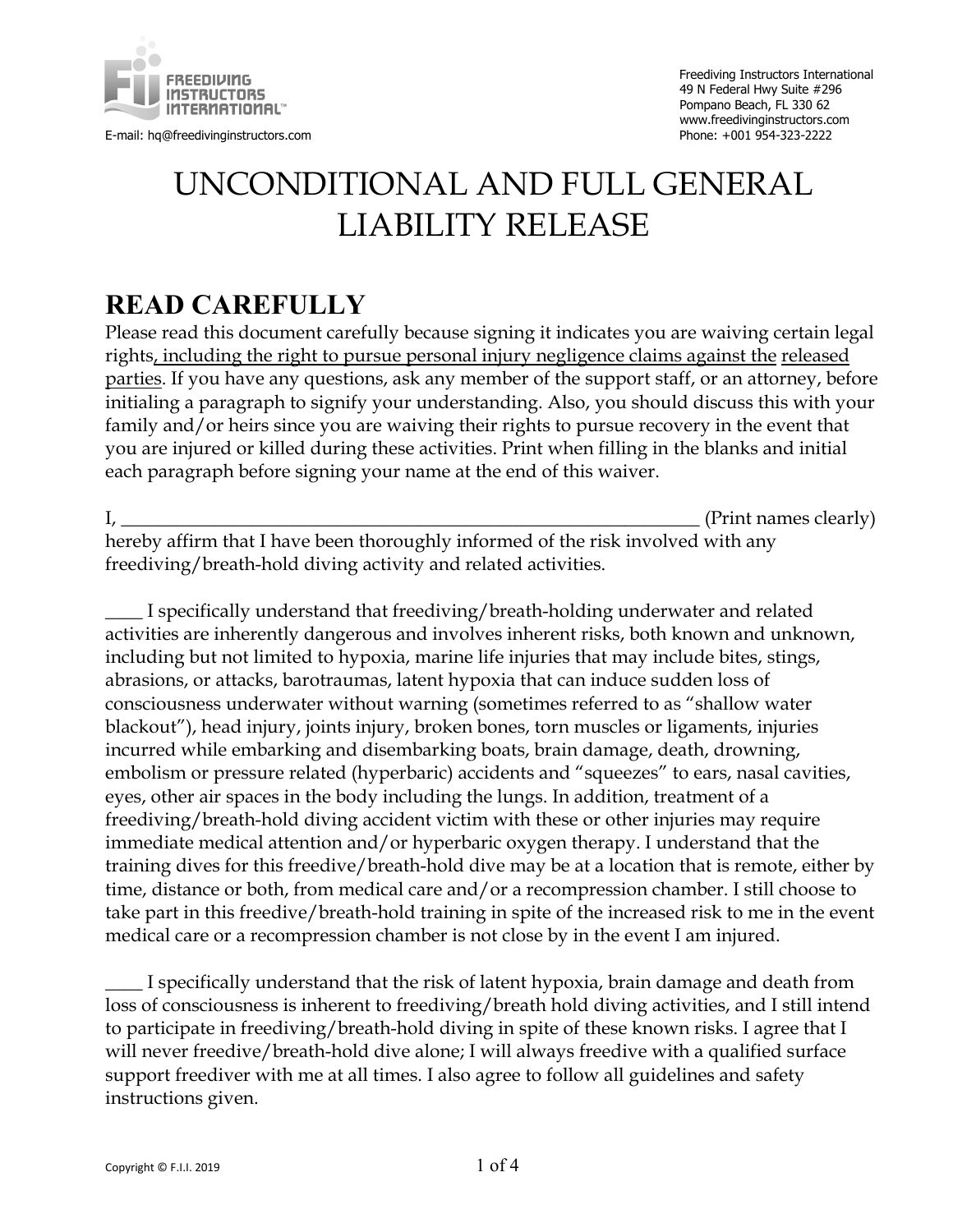For good and valuable consideration received, I understand and agree that neither Freediving Instructors International, LLC, Martin Stepanek (as an individual or corporate shareholder or officer), nor \_\_\_\_\_\_\_\_\_\_\_\_\_\_\_\_\_\_\_\_\_\_\_\_\_\_\_\_\_\_\_\_\_\_\_\_\_\_\_\_\_\_\_\_\_\_\_\_(Instructor), nor\_\_\_\_\_\_\_\_\_\_\_\_\_\_\_\_\_\_\_\_\_\_\_\_\_\_\_\_\_\_\_\_\_\_\_\_\_\_\_\_\_\_\_\_\_\_\_\_\_\_\_\_\_\_\_\_\_\_\_\_\_\_\_(Training Facility), nor any of their respective officers, agents and employees (hereinafter referred to as "Released Parties") will be held liable or responsible by me in any way for any injury, death, or other damages to myself, my family, heirs or assigns that may occur directly or indirectly as a result of my participation in this free dive/breath-hold training OR AS A RESULT OF THE NEGLIGENCE OF THE RELEASED PARTIES, WHETHER ACTIVE OR PASSIVE.

In consideration of being allowed to participate in this freedive/breath-hold dive training, I hereby personally assume all known and unknown risks in connection with it, for any harm, injury, or damage that may befall me while I am participating in this freedive/breath-hold training, including all risks connected therewith, whether foreseen or unforeseen.

\_\_\_\_ I agree to release and hold harmless the Released Parties from any and all claims, demands, damages, actions, causes of action, suits in equity of whatever kind or nature or lawsuit by myself, my family, estate, heirs or assigns, arising out of my participation in this freedive/breath-hold training, including any and all claims arising during my practicing and any arising during or after I complete the freedive/breath-hold dives, **EVEN IF DUE TO THE NEGLIGENCE OF THE RELEASED PARTIES.**

**\_\_\_\_** I affirm that I have been given adequate time to consult with family, heirs, and legal counsel if I deemed necessary and am making an informed choice to waive my rights (and those of my heirs and assigns) to legal recovery in a lawsuit if injured or killed. It is my specific intention to proceed with these activities based on my own choices after being apprised of the risks and fully understanding the legal release of my rights and those of my heirs to sue.

\_\_\_\_ I understand that freediving and related activities are physically strenuous and that I will be exerting myself during this freedive/breath-hold dive, and I expressly assume the risk of any and all injuries, and I will not hold the Released parties responsible if I am injured as a result of heart attack, panic, hypoxia, hyperventilation, loss of consciousness, decompression illness, gas embolism, head injury, broken bones, brain damage, drowning or any other cause of injury or death not specifically stated herein **EVEN IF DUE TO THE NEGLIGENCE OF THE RELEASED PARTIES.**

I release and authorize the use of my photography or videography of myself for use in any commercials, promotional materials, commercial applications, training materials or the like. The Released parties are granted full and unencumbered rights for all future use of the recording of this training and/or freedive/breath-hold dive event.

\_\_\_\_ I am aware of the prerequisite skill level and/or equivalent diving experience necessary to participate in this freedive/breath-hold dive, and I stipulate that I meet these requirements.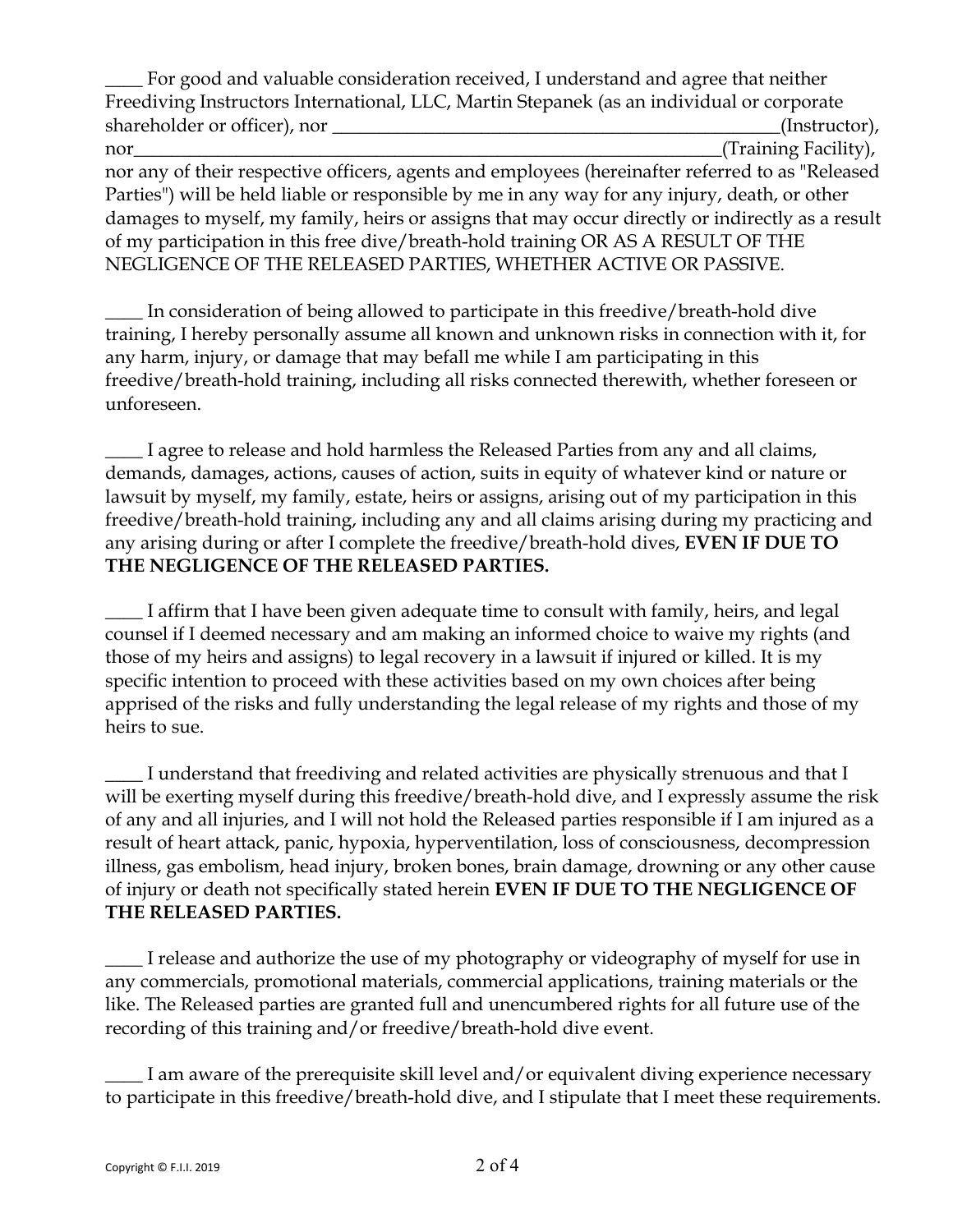\_\_\_\_ I understand that I am responsible for supplying my freediving/breath-hold diving equipment in proper operating condition, regardless of where I obtained it or from whom.

\_\_\_\_(**For already certified divers to complete)** I further state that I am already a qualified and certified scuba diver from the following dive training agencies: and that I hold training to the level of \_\_\_\_\_\_\_\_\_\_\_\_\_\_\_\_\_\_\_\_\_\_\_\_\_\_\_\_\_\_\_\_\_\_\_\_\_. I am aware of the required certification level and/or experience necessary and recommended to enroll in this diving program and I stipulate that I meet those requirements for prior certification or equivalent experience. I have been a certified diver since \_\_\_\_\_\_\_\_ and have been diving for \_\_\_\_\_ years for a total of \_\_\_\_\_\_ dives to a maximum depth of \_\_\_\_\_\_ .

\_\_\_\_ I understand that all the terms herein are contractual, they are not a mere recital, and my signing this document is done of my own free act and in so doing. Further that I understand and agree that, in the event that one or more of the provisions of this agreement, for any reason, is held by a court of competent jurisdiction to be invalid or unenforceable in any respect, such invalidity, illegality or unenforceability shall not affect any other provision hereof, and this agreement shall be construed as if such invalid, illegal or unenforceable provision or provisions had never been contained herein.

## **I AM VOLUNTARILY WAIVING ALL OF MY LEGAL RIGHTS TO SUE THE RELEASED PARTIES FOR ANYTHING RELATED TO THEIR NEGLIGENCE IN CONJUNCTION WITH FREEDIVING TRAINING AND RELATED ACTIVITIES.**

\_\_\_\_ I state that I am of lawful age and legally competent to sign this liability release, or that I have the written consent of my parent or legal guardian to engage in this free dive/breathhold dive under the conditions of this waiver as stipulated by their signature below.

It is the intention of\_\_\_\_\_\_\_\_\_\_\_\_\_\_\_\_\_\_\_\_\_\_\_\_\_\_\_\_\_\_\_\_\_\_\_\_\_\_\_\_\_\_\_\_\_\_\_\_\_\_\_\_\_ (Print names) by this written document to exempt and release all of the Released Parties as defined herein, from all liability whatsoever for personal injury, property damage or wrongful death to me, however caused, **INCLUDING BUT NOT LIMITED TO THE NEGLIGENCE OF THE RELEASED PARTIES, WHETHER ACTIVE OR PASSIVE.**

\_\_\_\_ **I HAVE FULLY INFORMED MYSELF OF THE CONTENTS OF THIS FULL, GENERAL WAIVER & LIABILITY RELEASE AND ASSUMPTION OF RISK BY READING IT BEFORE SIGNING IT ON BEHALF OF MYSELF AND MY HEIRS.**

**THIS WAIVER & RELEASE DOCUMENT CONSISTS OF FOUR PAGES IN TOTAL AND REQUIRES MY INITIALS TO EACH SECTION AS WELL AS THE TRUTHFUL DISCLOSURE OF SPECIFIC DIVING EXPERIENCE AND QUALIFICATIONS. IT ALSO REQUIRES ME TO PRINT MY LEGAL NAME ON SEVERAL PAGES IN THE BLANK SPACE INDICATED AS WELL AS EXECUTING MY SIGNATURE AT THE END OF PAGE FOUR. AN ADULT WITNESS IS ALSO REQUIRED TO AFFIRM MY SIGNING AT THE END OF PAGE FOUR.**